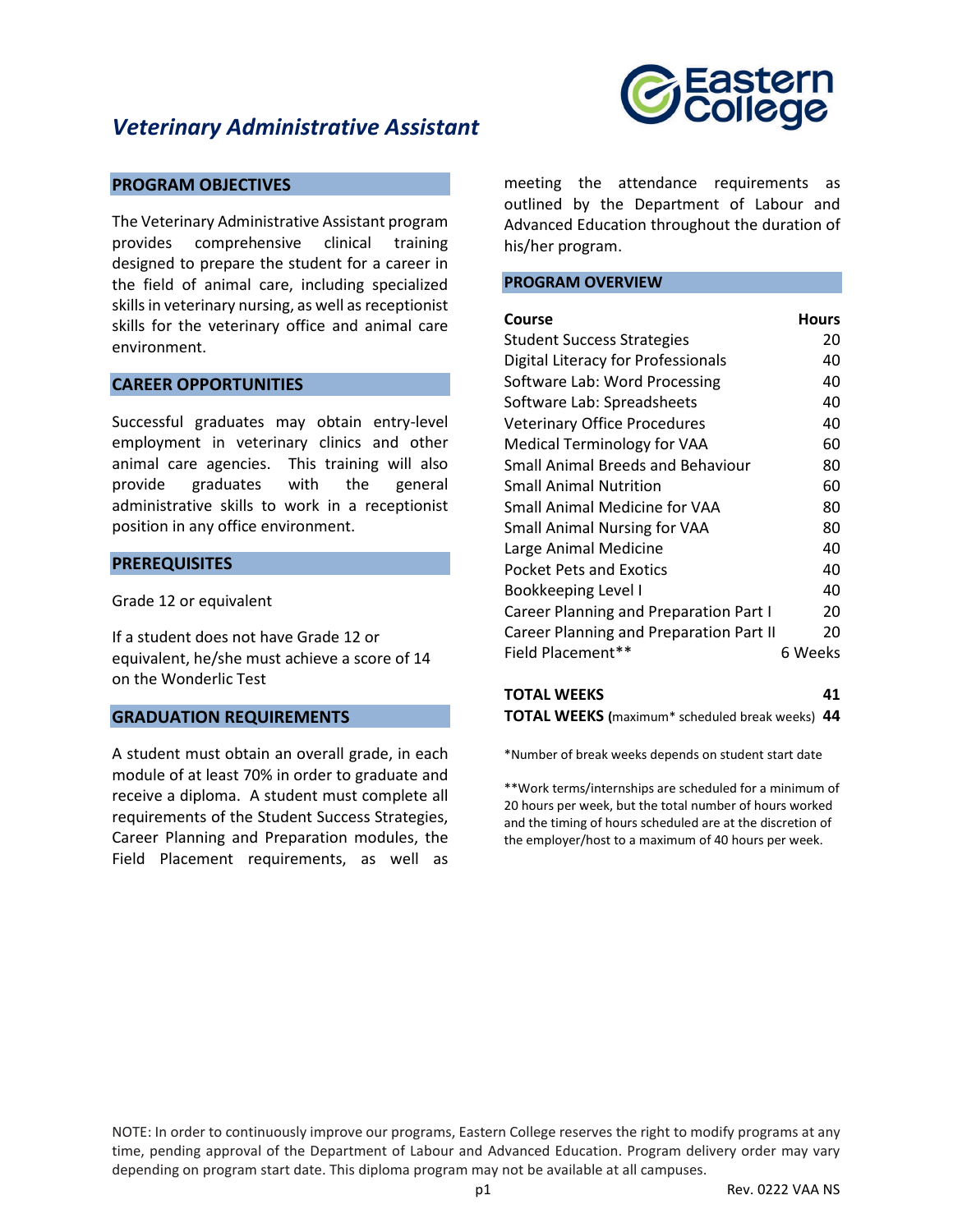### **COURSE DESCRIPTIONS**

### **Student Success Strategies** *Instructor Led*

In this orientation module, emphasis is placed on thinking about achieving success from Day One. This module stresses the importance of developing non-technical skills to enhance personal, academic, and career success. This includes understanding learning styles and honing practical study skills, such as memory, reading, note-and test-taking techniques. Personal exercises will focus on teamwork, decision making and problem solving skills, setting SMART goals and maintaining a positive attitude; techniques for managing change, stress and conflict will also be explored. Students will be evaluated through a variety of assignments, projects, presentations, quizzes and exams in addition to their participation throughout the course.

### **Digital Literacy for Professionals** *Online Facilitated*

This course has four units that introduces you to the fundamental concepts and principles of learning and working in a digital environment. The first unit introduces you to using devices and handling information with topics on operating systems (Windows, MAC, and Linux), computer organization (folder management and naming conventions), cloud storage (including Microsoft OneDrive), types of web browsers including Google Chrome, Mozilla Firefox, and Apple Safari), and fundamental troubleshooting. In the second unit, you will become familiar with creating and editing information through learning about file formats (pdf, mp4, docx), productivity (including iWork and Microsoft Office Suite) and creativity (Adobe, Canva, iMovie) platforms, and basic introduction to Microsoft Word, Excel, and PowerPoint. The third unit on communicating and collaborating will introduce you to web conferencing applications (Slack, Zoom, Microsoft Teams), mail applications (including Microsoft Outlook and Gmail,), project management tools (Trello, Asana), and time management tools (including Todoist, Outlook Calendar, and iCal), and building rapport virtually. In the final unit, you will gain an understanding on netiquette, cybersecurity, and digital wellness. After completing this course, you will have enhanced digital literacy skills as a professional in the working and learning environment. Students will be evaluated through a variety of assignments, projects, quizzes and exams in addition to their participation throughout the course.

### **Software Lab: Word Processing** *Instructor Facilitated*

This software lab module consists of online training and assessment in Microsoft Word, and builds on the skills introduced in Computer Fundamentals. Students learn a comprehensive set of skills, with coverage including formatting text for layout and appearance, formatting document sections, using styles, working with header/footer content, inserting and formatting tables, graphics and pictures, working with templates and themes, using advanced editing features, and working with mailing tools. Students will be evaluated through a variety of assignments, projects, quizzes and exams in addition to their participation throughout the course.

### **Software Lab: Spreadsheets** *Instructor Facilitated*

This software lab module consists of online training and assessment in Microsoft Excel. Students learn a comprehensive set of skills, with coverage including creating, formatting and printing worksheets, creating simple and advanced formulas, using mathematical, logical, statistical and financial functions, creating and modifying charts and pivot tables, and using data tools. Students will be evaluated through a variety of assignments, projects, quizzes and exams in addition to their participation throughout the course.

NOTE: In order to continuously improve our programs, Eastern College reserves the right to modify programs at any time, pending approval of the Department of Labour and Advanced Education. Program delivery order may vary depending on program start date. This diploma program may not be available at all campuses.

easterncollege.ca 1-877-297-0777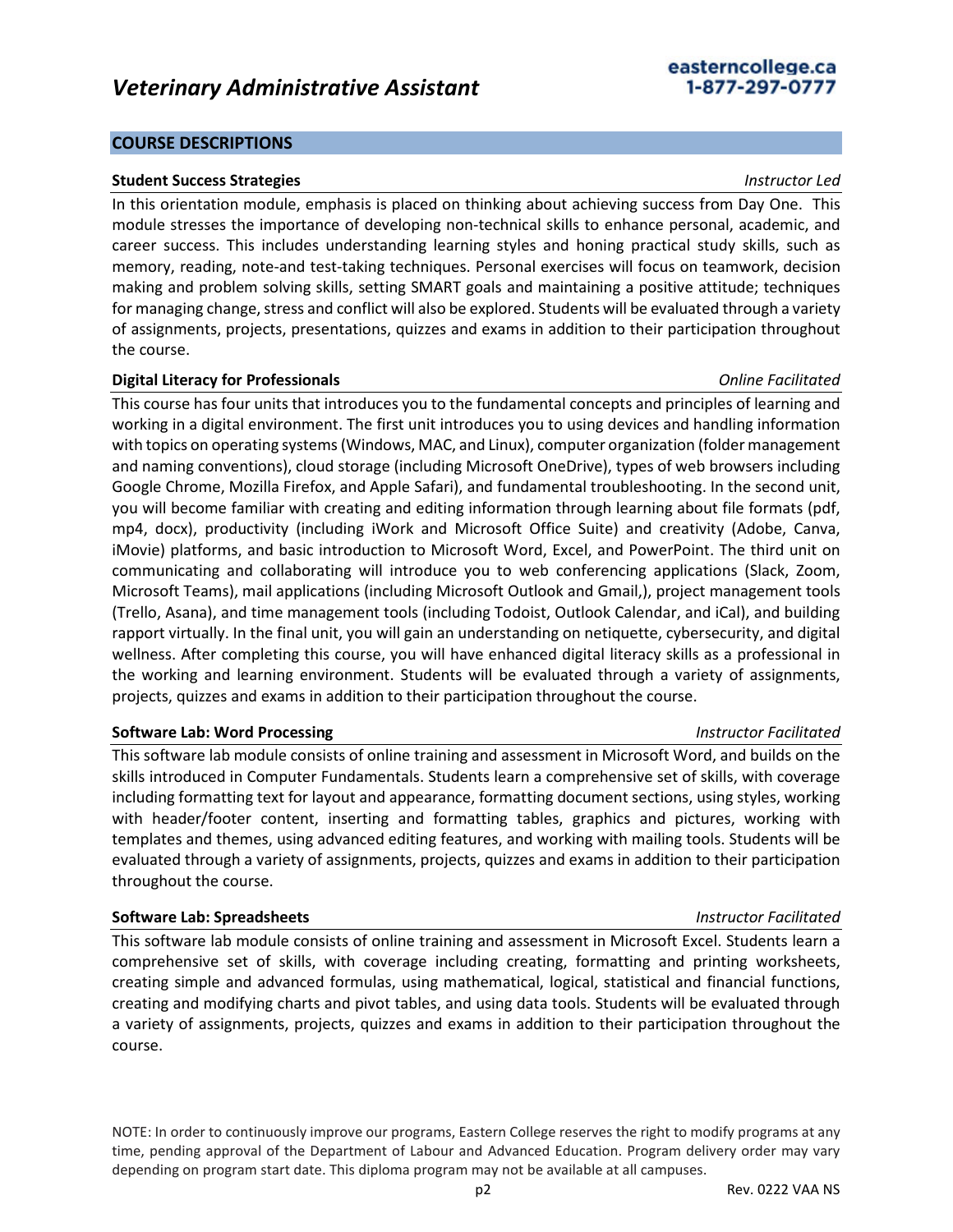### **Veterinary Office Procedures** *Instructor Led*

Upon completion of this module, students will have been introduced to the practical skills necessary to function as an entry-level veterinary administrative assistant. Students will understand the purpose of, and be able to perform, standard veterinary office administrative duties, such as maintaining patient and client records, appointment scheduling, insurance processing, etc. Students will be able to employ medical terminology as it applies to the veterinary practice setting. Students will gain a basic understanding of veterinary office-management software functions and applications. Students will be evaluated through a variety of assignments, projects, quizzes and exams in addition to their participation throughout the course.

### **Medical Terminology for Veterinary Administrative Assistant** *Instructor Led*

This module familiarizes students with basic medical terms and their proper pronunciations. How medical terms are derived, basic word structures, medical word building using roots, prefixes and suffixes are all discussed and practiced. Many of these terms are used in the animal care field and it is important for employees of veterinary clinics to have a working understanding of these terms. Students will be evaluated through a variety of assignments, projects, quizzes and exams in addition to their participation throughout the course.

### **Small Animal Breeds and Behaviour** *Instructor Led*

This module will provide students with an understanding of purebred cats and dogs. Students will learn about organizations in Canada that are responsible for the development and preservation of these purebred animals. They will learn to identify breeds of cats and dogs and discuss their particular health care requirements. Students will gain a basic understanding of why behaviour problems occur with dogs and cats and explore topics including the human-animal bond, aggressive behaviour, fear and emotional reactions, sexual behaviour problems, maternal behaviour and feeding and related problems. Students will be evaluated through a variety of assignments, projects, quizzes and exams in addition to their participation throughout the course.

### **Small Animal Nutrition** *Instructor Led*

This module is designed to introduce students to the nutritional needs of our companion animals. The veterinary administrative assistant plays an important role in educating and advising clients on their pet's nutritional requirements and establishing an appropriate feeding plan for the pet's needs. Students will be evaluated through a variety of assignments, projects, quizzes and exams in addition to their participation throughout the course.

### **Small Animal Medicine for VAA** *Instructor Led*

This module is designed to introduce students to the preventive health programs of small animal medicine. The veterinary administrative assistant plays an important role in educating and advising clients on vaccines, de-worming, and other aspects of preventing health problems in companion animals. Students will be evaluated through a variety of assignments, projects, quizzes and exams in addition to their participation throughout the course.

### **Small Animal Nursing for VAA** *Instructor Led*

This module is intended to introduce students to the different areas of small animal nursing. It will give the students sufficient hands-on experience and practice in areas such as radiology, First Aid and restraint and handling. There will be a number of guest speakers, field trips to vet clinics and hospitals and many hands-on activities.

NOTE: In order to continuously improve our programs, Eastern College reserves the right to modify programs at any time, pending approval of the Department of Labour and Advanced Education. Program delivery order may vary depending on program start date. This diploma program may not be available at all campuses.

# 1-877-297-0777

easterncollege.ca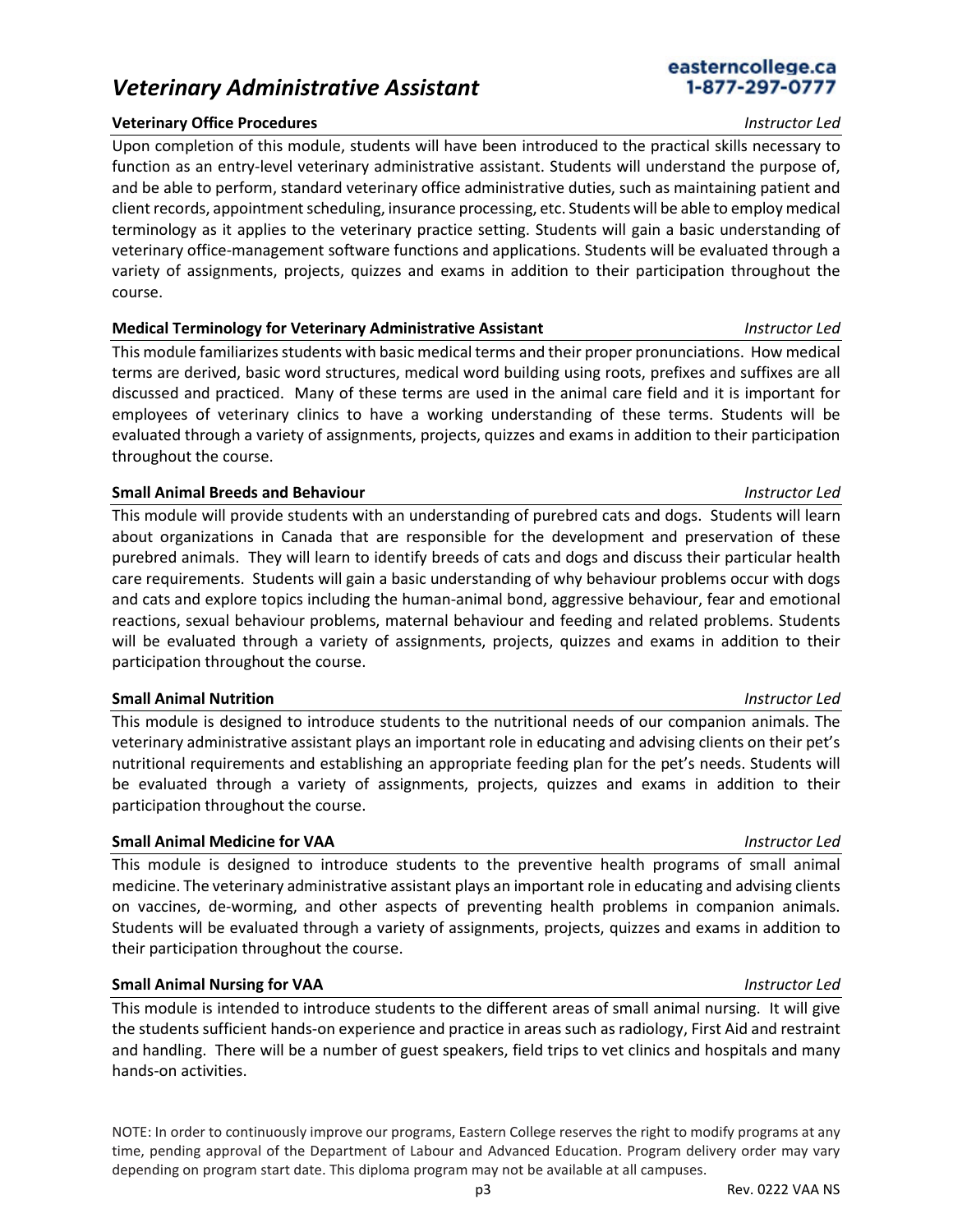### **Large Animal Medicine** *Instructor Led*

This module is intended to introduce students to the different areas of large animal medicine. Students will learn sample handling, restraint, nursing and health problems associated with large animals. There will be various field trips to provide students with hands-on experience with these animals. Students will be evaluated through a variety of assignments, projects, quizzes and exams in addition to their participation throughout the course.

### **Pocket Pets and Exotics** *Instructor Led*

This module is intended to introduce students to the different areas of pocket pets and exotic medicine. Students will learn sample handling, restraint, nursing and health problems associated with these animals. Students will be evaluated through a variety of assignments, projects, quizzes and exams in addition to their participation throughout the course.

### **Veterinary Office Procedures** *Instructor Led*

Upon completion of this module, students will have been introduced to the practical skills necessary to function as an entry-level veterinary administrative assistant. Students will understand the purpose of, and be able to perform, standard veterinary office administrative duties, such as maintaining patient and client records, appointment scheduling, insurance processing, etc. Students will be able to employ medical terminology as it applies to the veterinary practice setting. Students will gain a basic understanding of veterinary office-management software functions and applications. Students will be evaluated through a variety of assignments, projects, quizzes and exams in addition to their participation throughout the course.

### **Bookkeeping Fundamentals** *Instructor Led*

This module introduces fundamental bookkeeping principles and practices for small businesses. Students will study the accounting equation, account categories, the debit and credit system of bookkeeping, and correcting entries. Regular business transactions and adjusting journal entries are recorded, and the trial balance and basic financial statements are prepared. Students will be evaluated through a variety of assignments, projects, quizzes and exams in addition to the participation throughout the course.

### **Career Planning and Preparation Level I** *Instructor Led*

This module introduces tools for planning and preparing for a successful job search, so that students can maintain a career-focused approach throughout their education program. Students will learn about the "Hidden" Job Market and ways to access it in their upcoming job search, how to research opportunities and network for industry contacts, and use appropriate etiquette when communicating with prospective employers. Students will identify their personal skills, values and preferences for the workplace, begin preparation of a professional resume and references, and organize proof documents for their career portfolio. Class discussions on various self-management topics introduced in Student Success Strategies will round out this module, which is a pre-requisite for Career Planning and Preparation - Level II.

An introduction to Occupational Health and Safety will also be discussed, specifically the definition of occupational health and safety; an individual's safety rights; responsibilities under Nova Scotia law; hazard identification and control; WHMIS, First Aid and fire safety requirements. Students will be evaluated through a variety of assignments, projects, and quizzes in addition to their participation throughout the course.

### NOTE: In order to continuously improve our programs, Eastern College reserves the right to modify programs at any time, pending approval of the Department of Labour and Advanced Education. Program delivery order may vary depending on program start date. This diploma program may not be available at all campuses.

easterncollege.ca 1-877-297-0777